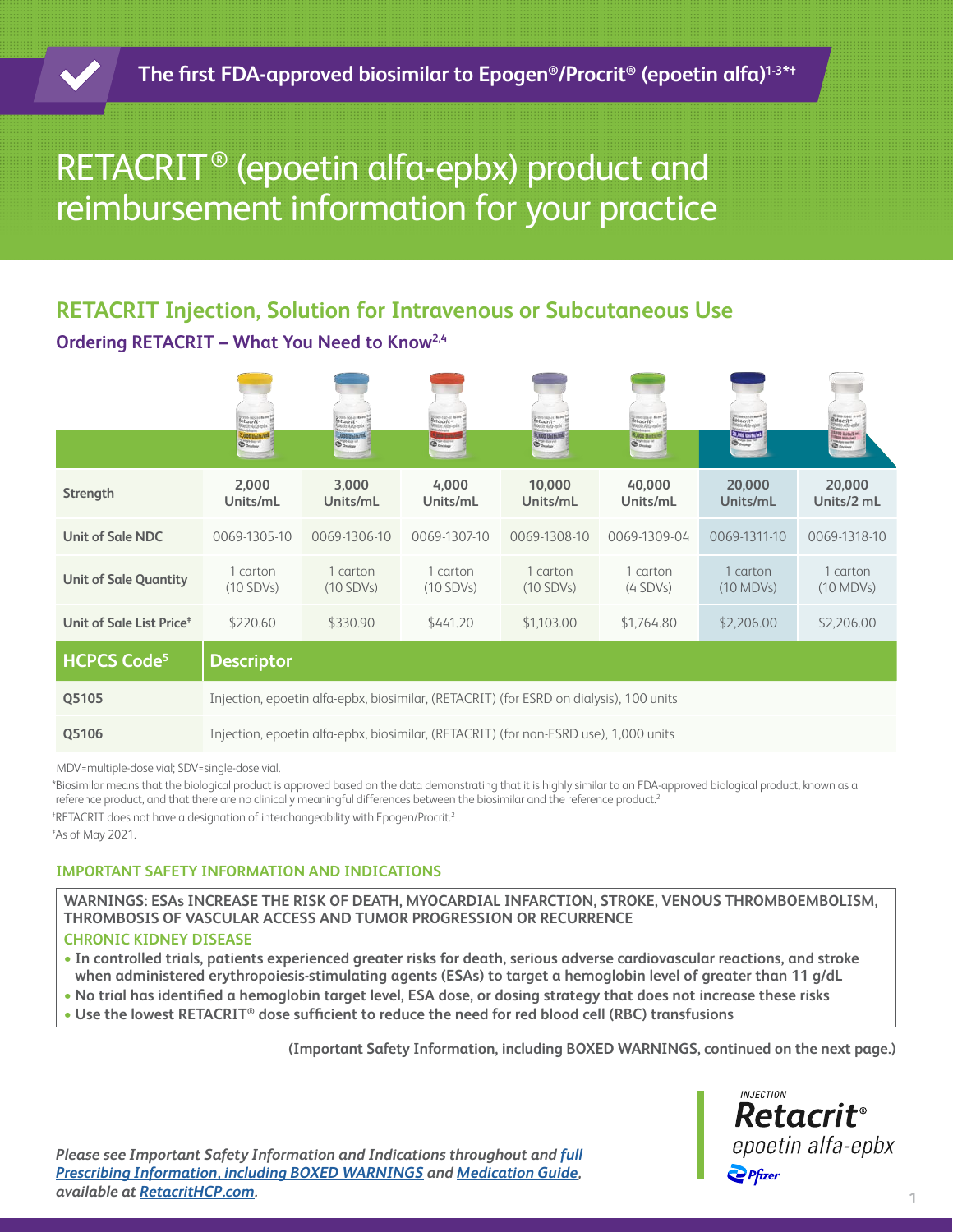

# **IMPORTANT SAFETY INFORMATION AND INDICATIONS (CONTINUED)**

**WARNINGS: ESAs INCREASE THE RISK OF DEATH, MYOCARDIAL INFARCTION, STROKE, VENOUS THROMBOEMBOLISM, THROMBOSIS OF VASCULAR ACCESS AND TUMOR PROGRESSION OR RECURRENCE (CONTINUED)**

#### **CANCER**

- **• ESAs shortened overall survival and/or increased the risk of tumor progression or recurrence in clinical studies of patients with breast, non-small cell lung, head and neck, lymphoid, and cervical cancers**
- **• To decrease these risks, as well as the risk of serious cardiovascular and thromboembolic reactions, use the lowest dose needed to avoid RBC transfusions**
- **• Use ESAs only for anemia from myelosuppressive chemotherapy**
- **• ESAs are not indicated for patients receiving myelosuppressive chemotherapy when the anticipated outcome is cure**
- **• Discontinue following the completion of a chemotherapy course**

#### **PERISURGERY**

**• Due to increased risk of deep venous thrombosis (DVT), DVT prophylaxis is recommended**

## **CONTRAINDICATIONS**

RETACRIT® is contraindicated in patients with:

- **•** Uncontrolled hypertension
- **•** Pure red cell aplasia (PRCA) that begins after treatment with RETACRIT® or other erythropoietin protein drugs
- **•** Serious allergic reactions to RETACRIT® or other epoetin alfa products

RETACRIT® from multiple-dose vials contains benzyl alcohol and is contraindicated in:

**•** Neonates, infants, pregnant women, and lactating women. When therapy with RETACRIT® is needed in these patient populations, use single-dose vials; do not admix with bacteriostatic saline containing benzyl alcohol

#### **INCREASED MORTALITY, MYOCARDIAL INFARCTION, STROKE, AND THROMBOEMBOLISM**

- **•** In controlled clinical trials of patients with chronic kidney disease (CKD) comparing higher hemoglobin targets (13 - 14 g/dL) to lower targets (9 - 11.3 g/dL), epoetin alfa increased the risk of death, myocardial infarction, stroke, congestive heart failure, thrombosis of hemodialysis vascular access, and other thromboembolic events in the higher target groups
- **•** Using ESAs to target a hemoglobin level of greater than 11 g/dL increases the risk of serious adverse cardiovascular reactions and has not been shown to provide additional benefit. Use caution in patients with coexistent cardiovascular disease and stroke. Patients with CKD and an insufficient hemoglobin response to ESA therapy may be at even greater risk for cardiovascular reactions and mortality than other patients. A rate of hemoglobin rise of greater than 1 g/dL over 2 weeks may contribute to these risks
- **•** In controlled clinical trials of patients with cancer, epoetin alfa increased the risks for death and serious adverse cardiovascular

reactions. These adverse reactions included myocardial infarction and stroke

**•** In controlled clinical trials, ESAs increased the risk of death in patients undergoing coronary artery bypass graft surgery (CABG) and the risk of deep venous thrombosis (DVT) in patients undergoing orthopedic procedures

#### **INCREASED MORTALITY AND/OR INCREASED RISK OF TUMOR PROGRESSION OR RECURRENCE IN PATIENTS WITH CANCER**

**•** ESAs resulted in decreased locoregional control/progression-free survival (PFS) and/or overall survival (OS). Adverse effects on PFS and/ or OS were observed in studies of patients receiving chemotherapy for breast cancer, lymphoid malignancy, and cervical cancer; in patients with advanced head and neck cancer receiving radiation therapy; and in patients with non-small cell lung cancer or various malignancies who were not receiving chemotherapy or radiotherapy

#### **HYPERTENSION**

- **•** RETACRIT® is contraindicated in patients with uncontrolled hypertension. Following initiation and titration of epoetin alfa, approximately 25% of patients on dialysis required initiation of or increases in antihypertensive therapy; hypertensive encephalopathy and seizures have been reported in patients with CKD receiving RETACRIT®
- **•** Appropriately control hypertension prior to initiation of and during treatment with RETACRIT®. Reduce or withhold RETACRIT® if blood pressure becomes difficult to control. Advise patients of the importance of compliance with antihypertensive therapy and dietary restrictions

#### **SEIZURES**

**•** Epoetin alfa products, including RETACRIT®, increase the risk of seizures in patients with CKD. During the first several months following initiation of RETACRIT®, monitor patients closely for premonitory neurologic symptoms. Advise patients to contact their healthcare practitioner for new-onset seizures, premonitory symptoms or change in seizure frequency

#### **LACK OR LOSS OF HEMOGLOBIN RESPONSE TO RETACRIT®**

**•** For lack or loss of hemoglobin response to RETACRIT®, initiate a search for causative factors (eg, iron deficiency, infection, inflammation, bleeding). If typical causes of lack or loss of hemoglobin response are excluded, evaluate for PRCA. In the absence of PRCA, follow dosing recommendations for management of patients with an insufficient hemoglobin response to RETACRIT® therapy

#### **PURE RED CELL APLASIA**

- **•** Cases of PRCA and of severe anemia, with or without other cytopenias that arise following the development of neutralizing antibodies to erythropoietin have been reported in patients treated with epoetin alfa. This has been reported predominantly in patients with CKD receiving ESAs by subcutaneous administration. PRCA has also been reported in patients receiving ESAs for anemia related to hepatitis C treatment (an indication for which RETACRIT® is not approved)
- **•** If severe anemia and low reticulocyte count develop during treatment with RETACRIT®, withhold RETACRIT® and evaluate patients for neutralizing antibodies to erythropoietin. **Contact Pfizer Inc. at 1-800-438-1985 to perform assays for binding (CONTINUED ON NEXT PAGE)**

*Please see Important Safety Information and Indications throughout and [full Prescribing Information, including BOXED](http://labeling.pfizer.com/ShowLabeling.aspx?id=10738)  [WARNINGS](http://labeling.pfizer.com/ShowLabeling.aspx?id=10738) and [Medication Guide](http://labeling.pfizer.com/ShowLabeling.aspx?id=10738§ion=MedGuide), available at [RetacritHCP.com](https://www.pfizerpro.com/product/retacrit/hcp).*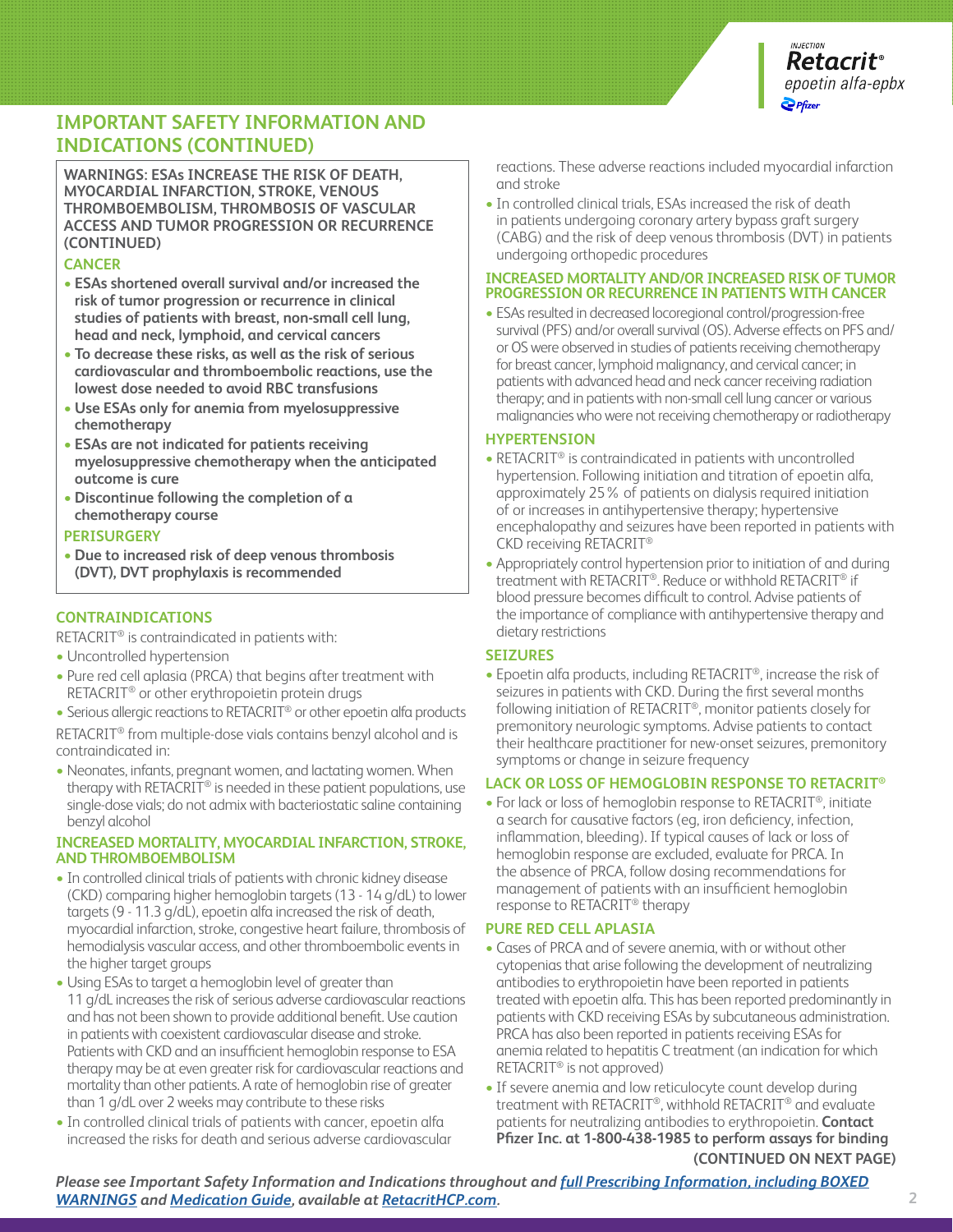

# **PURE RED CELL APLASIA (CONTINUED) IMPORTANT SAFETY INFORMATION AND INDICATIONS (CONTINUED)**

**and neutralizing antibodies.** Permanently discontinue RETACRIT® in patients who develop PRCA following treatment with RETACRIT<sup>®</sup> or other erythropoietin protein drugs. Do not switch patients to other ESAs

#### **SERIOUS ALLERGIC REACTIONS**

**•** Serious allergic reactions, including anaphylactic reactions, angioedema, bronchospasm, skin rash, and urticaria may occur with epoetin alfa products. Immediately and permanently discontinue RETACRIT® and administer appropriate therapy if a serious allergic or anaphylactic reaction occurs

#### **SEVERE CUTANEOUS REACTIONS**

**•** Blistering and skin exfoliation reactions, including erythema multiforme and Stevens-Johnson syndrome (SJS)/toxic epidermal necrolysis (TEN), have been reported in patients treated with ESAs (including epoetin alfa) in the postmarketing setting. Discontinue RETACRIT<sup>®</sup> therapy immediately if a severe cutaneous reaction, such as SJS/TEN, is suspected

#### **RISK OF SERIOUS ADVERSE REACTIONS DUE TO BENZYL ALCOHOL PRESERVATIVE**

- **•** RETACRIT® from multiple-dose vials contains benzyl alcohol and is contraindicated for use in neonates, infants, pregnant women, and lactating women. In addition, do not mix RETACRIT® with bacteriostatic saline (which also contains benzyl alcohol) when administering RETACRIT® to these patient populations
- **•** Serious and fatal reactions including "gasping syndrome" can occur in neonates and infants treated with benzyl alcohol-preserved drugs, including RETACRIT® multiple-dose vials. The "gasping syndrome" is characterized by central nervous system depression, metabolic acidosis, and gasping respirations. There is a potential for similar risks to fetuses and infants exposed to benzyl alcohol in utero or in breastfed milk, respectively. RETACRIT® multiple-dose vials contain 8.5 mg of benzyl alcohol per mL. The minimum amount of benzyl alcohol at which serious adverse reactions may occur is not known

#### **RISK IN PATIENTS WITH PHENYLKETONURIA**

**•** Phenylalanine can be harmful to patients with phenylketonuria (PKU). RETACRIT® single-dose vials contain phenylalanine, a component of aspartame. Each 1 mL single-dose vial of 2,000, 3,000, 4,000, 10,000, and 40,000 Units of epoetin alfa-epbx injection contains 0.5 mg of phenylalanine. Before prescribing RETACRIT® single-dose vials to a patient with PKU, consider the combined daily amount of phenylalanine from all sources, including RETACRIT®

#### **DIALYSIS MANAGEMENT**

**•** Patients may require adjustments in their dialysis prescriptions after initiation of RETACRIT®. Patients receiving RETACRIT® may require increased anticoagulation with heparin to prevent clotting of the extracorporeal circuit during hemodialysis

#### **ANEMIA IN PATIENTS WITH CHRONIC KIDNEY DISEASE**

**•** Adverse reactions in ≥5% of epoetin alfa-treated patients on dialysis were hypertension, arthralgia, muscle spasm, pyrexia, dizziness, medical device malfunction, vascular occlusion and upper respiratory tract infection

#### **ANEMIA DUE TO CHEMOTHERAPY IN PATIENTS WITH CANCER**

**•** Adverse reactions in ≥5% of epoetin alfa-treated patients in clinical studies were nausea, vomiting, myalgia, arthralgia,

stomatitis, cough, weight decrease, leukopenia, bone pain, rash, hyperglycemia, insomnia, headache, depression, dysphagia, hypokalemia, and thrombosis

#### **SURGERY/PERISURGERY**

**•** Adverse reactions in ≥5% of epoetin alfa-treated patients in clinical studies were nausea, vomiting, pruritus, headache, injection site pain, chills, deep vein thrombosis, cough, and hypertension

#### **ANEMIA DUE TO ZIDOVUDINE IN PATIENTS WITH HIV INFECTION**

**•** Adverse reactions in ≥5% of epoetin alfa-treated patients in clinical studies were pyrexia, cough, rash, and injection site irritation

#### **INDICATIONS**

#### **ANEMIA DUE TO CHRONIC KIDNEY DISEASE**

RETACRIT® is indicated for the treatment of anemia due to CKD, including patients on dialysis and not on dialysis, to decrease the need for RBC transfusion.

#### **ANEMIA DUE TO ZIDOVUDINE IN PATIENTS WITH HIV INFECTION**

RETACRIT® is indicated for the treatment of anemia due to zidovudine administered at ≤4,200 mg/week in patients with HIV infection with endogenous serum erythropoietin levels of ≤500 mUnits/mL.

#### **ANEMIA DUE TO CHEMOTHERAPY IN PATIENTS WITH CANCER**

RETACRIT® is indicated for the treatment of anemia in patients with nonmyeloid malignancies where anemia is due to the effect of concomitant myelosuppressive chemotherapy, and upon initiation, there is a minimum of two additional months of planned chemotherapy.

#### **REDUCTION OF ALLOGENEIC RED BLOOD CELL TRANSFUSIONS IN PATIENTS UNDERGOING ELECTIVE, NONCARDIAC, NONVASCULAR SURGERY**

RETACRIT® is indicated to reduce the need for allogeneic RBC transfusions among patients with perioperative hemoglobin >10 to ≤13 g/dL who are at high risk for perioperative blood loss from elective, noncardiac, nonvascular surgery. RETACRIT® is not indicated for patients who are willing to donate autologous blood preoperatively.

#### Limitations of Use

RETACRIT® has not been shown to improve quality of life, fatigue, or patient well-being.

RETACRIT® is not indicated for use:

- **•** In patients with cancer receiving hormonal agents, biologic products, or radiotherapy, unless also receiving concomitant myelosuppressive chemotherapy
- **•** In patients with cancer receiving myelosuppressive chemotherapy when the anticipated outcome is cure
- **•** In patients with cancer receiving myelosuppressive chemotherapy in whom the anemia can be managed by transfusion
- **•** In patients scheduled for surgery who are willing to donate autologous blood
- **•** In patients undergoing cardiac or vascular surgery
- **•** As a substitute for RBC transfusions in patients who require immediate correction of anemia

*Please see Important Safety Information and Indications throughout and [full Prescribing Information, including BOXED](http://labeling.pfizer.com/ShowLabeling.aspx?id=10738)  [WARNINGS](http://labeling.pfizer.com/ShowLabeling.aspx?id=10738) and [Medication Guide](http://labeling.pfizer.com/ShowLabeling.aspx?id=10738§ion=MedGuide), available at [RetacritHCP.com](https://www.pfizerpro.com/product/retacrit/hcp).*